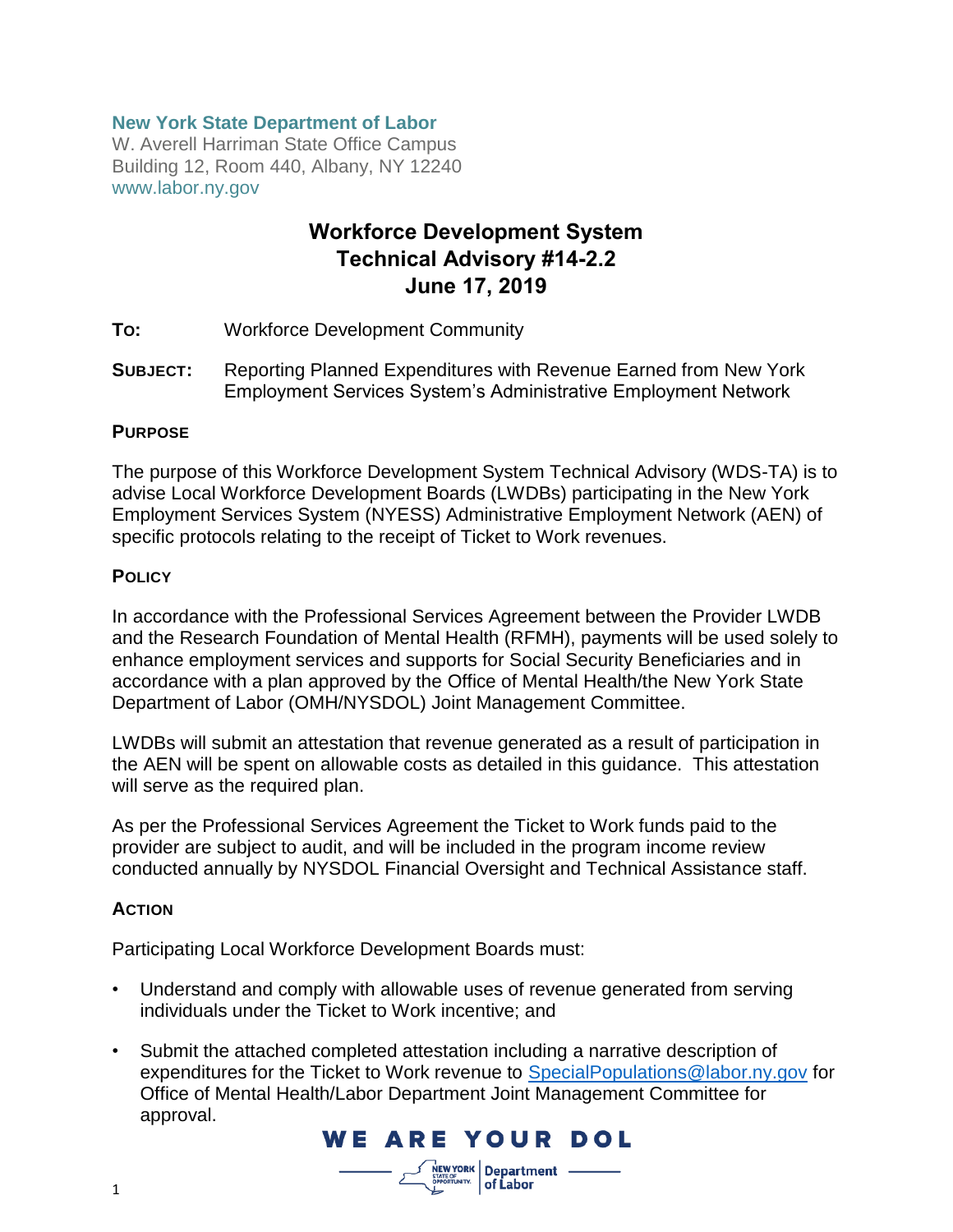# **PROCEDURES**

Upon receipt of Ticket to Work revenues from the Social Security Administration (SSA), the RFMH will pay out any funds received from SSA to participating LWDBs related to outcomes from the previous time period where wage data is available. Payment amounts will vary depending on the outcomes achieved by the Beneficiaries served by the LWDB. In instances where multiple entities have served a Beneficiary, the payment amount will be adjusted to reflect the level of services provided by the LWDB in comparison to other providers that also served the Beneficiary.

#### Allowable Costs

Personnel – costs related to the provision of services to Beneficiaries, may include career center staff, Beneficiary Advisement Specialists, Disability Resource Coordinators, Employment/Life Coaches or other staff related to employment support services.

Fringe Benefits – related to the provision of Beneficiary services

Travel – cost of travel related to the provision of Beneficiary services

Assistive Technology and Equipment – purchase of tools and technology needed for the provision of services to Beneficiaries

Supplies – may include cost of printing participant brochures, outreach materials for example

Contractual/Consulting – contracted staff to serve Beneficiaries (e.g., Certified Benefits planner to conduct outreach events or planning and advisement services) or staff training and capacity building

Facilities Costs – related to staff services to Beneficiaries

Participant Training – costs related to classroom or on-the-job training for Beneficiaries

Other – including costs of services to Beneficiaries not elsewhere captured

Administration – allocated administrative overhead charges associated with enhancing employment services and supports for Beneficiaries, capped at 10% of revenue per quarter.

The OMH/NYSDOL Joint Management Committee will advise LWDBs of approval, or request changes to the attestation with 15 calendar days of receipt.

#### **BACKGROUND**

LWDBs participating in the NYESS AEN have signed a Professional Services Agreement. The agreement requires an approved plan detailing the use of funds. The completed attestation will serve as this plan.